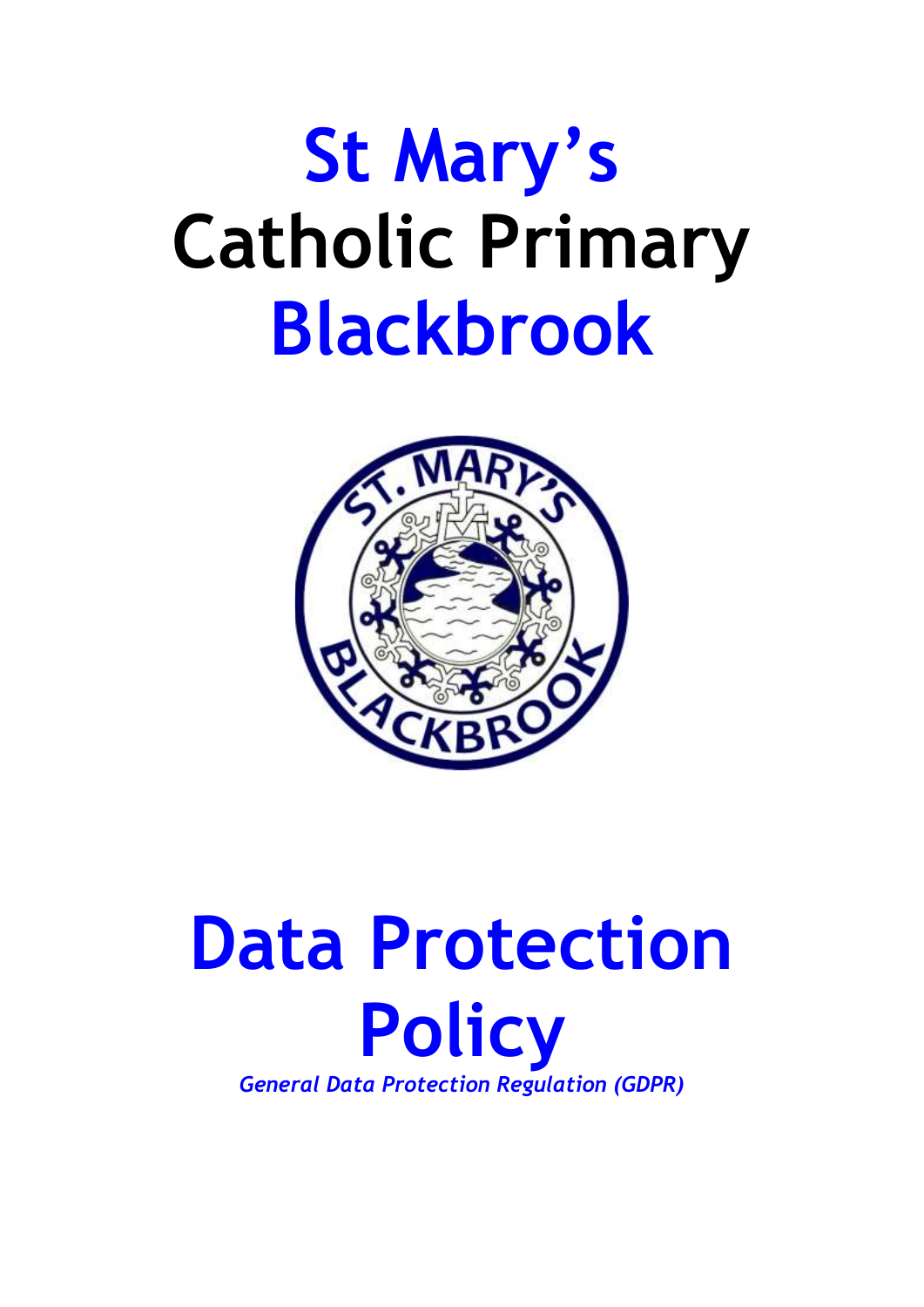## **1. POLICY STATEMENT**

- 1.1 This is the Data Protection Policy of St Mary's Catholic Primary Blackbrook ("the School")
- 1.2 We are committed to processing Personal Information fairly and lawfully in accordance with the General Data Protection Regulation ("GDPR"), the Data Protection Act 2018 ("The DPA") and other related legislation which protects Personal Information. We recognise the importance of this and have updated our Policy to ensure that it gives effect to these important changes in the law.
- 1.3 As a School, it is necessary for us to process Personal Information about our staff, pupils, parent(s) / guardian(s) and other individuals who we may come into contact with. In doing so, we recognise that the correct and lawful treatment of Personal Information is critical to maintaining the confidence of those connected with our School.
- 1.4 This Policy has been updated to reflect our ongoing commitment to promoting a strong culture of data protection compliance in accordance with the law.

# **2. ABOUT THIS POLICY**

- 2.1 This Policy, and any other documents referred to in it, sets out our approach to ensuring that we comply with data protection laws. It is critical that staff and governors understand their responsibilities to handle Personal Information in accordance with the law and support the School in meeting its aim of maintaining a strong data protection culture.
- 2.2 This Policy does not form part of any employee's contract of employment and may be amended at any time.
- 2.3 This Policy has been approved by the Governing Body.

# **3. DEFINITION OF DATA PROTECTION TERMS**

 We have set out below some of the terms used in this policy along with a brief explanation about what they mean.

- 3.1 **Data Subjects** means an identified or identifiable natural person. For example, we process personal information about parents, staff members and pupils each of whom is a data subject.
- 3.2 **Personal Information** means any information about a data subject. Examples of personal information could include information about a pupil's attendance, medical conditions, Special Educational Needs requirements or photographs.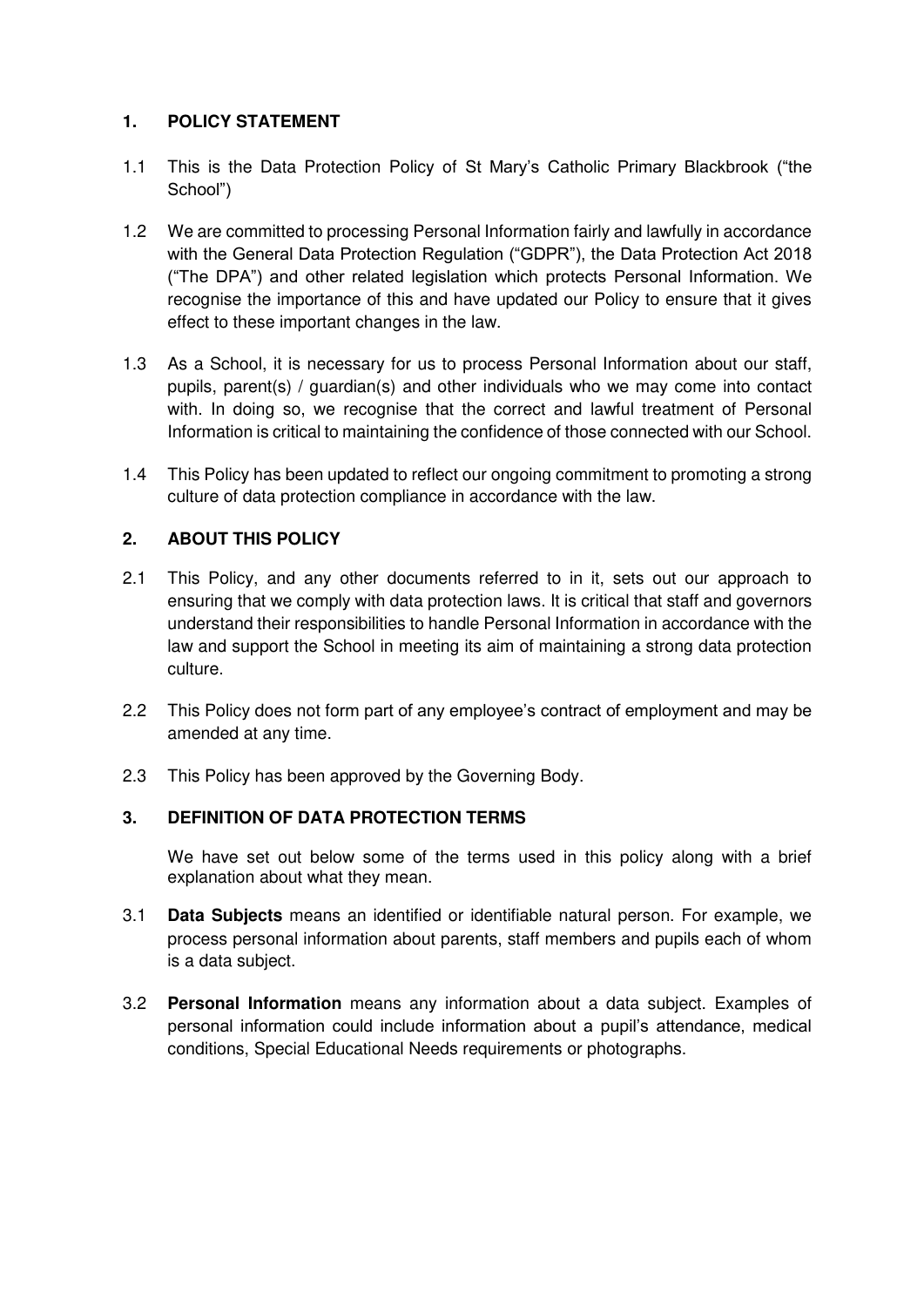- 3.3 **Privacy Notices** are documents provided to data subjects which explain, in simple language, what information we collect about them, why we collect it and why it is lawful to do so. They also provide other important information which we are required to provide under data protection laws.
- 3.4 **Data Controllers** determine the purpose and means of processing personal information. They are responsible for establishing practices and policies in line with the GDPR. The School is a 'Data Controller'.
- 3.5 **Data Users** are those of our staff members whose work involves processing personal information. Data users must protect the data they handle in accordance with this Policy and any applicable data security procedures at all times.
- 3.6 **Processing** means when personal information is used in a particular way. For example, we may need to collect, record, organise, structure, store, adapt or delete personal information. When we do this, we will be 'Processing'.
- 3.7 **Special Category of Personal Information** means data revealing racial or ethnic origin, political opinions, religious or philosophical beliefs, or trade union membership, genetic data, biometric data, health data, data concerning a data subject's sex life or sexual orientation. These types of personal information are regarded as being more 'sensitive' and the law requires increased safeguards to be in place if we are to process this type of data.

# **4. DATA PROTECTION PRINCIPLES**

- 4.1 When we Process Personal Information, we will do so in accordance with the 'data protection principles'. In this regard, we will ensure that Personal Information is:-
- (a) Processed lawfully, fairly and in a transparent manner **(Lawfulness, Fairness and Transparency**).
- (b) Collected only for specified, explicit and legitimate purposes (**Purpose Limitation**).
- (c) Adequate, relevant and limited to what is necessary in relation to the purposes for which it is Processed (**Data Minimisation**).
- (d) Accurate and where necessary kept up to date (**Accuracy**).
- (e) Not kept in a form which permits identification of Data Subjects for longer than is necessary for the purposes for which the data is Processed (**Storage Limitation**).
- (f) Processed in a manner that ensures its security using appropriate technical and organisational measures to protect against unauthorised or unlawful Processing and against accidental loss, destruction or damage (**Security, Integrity and Confidentiality**).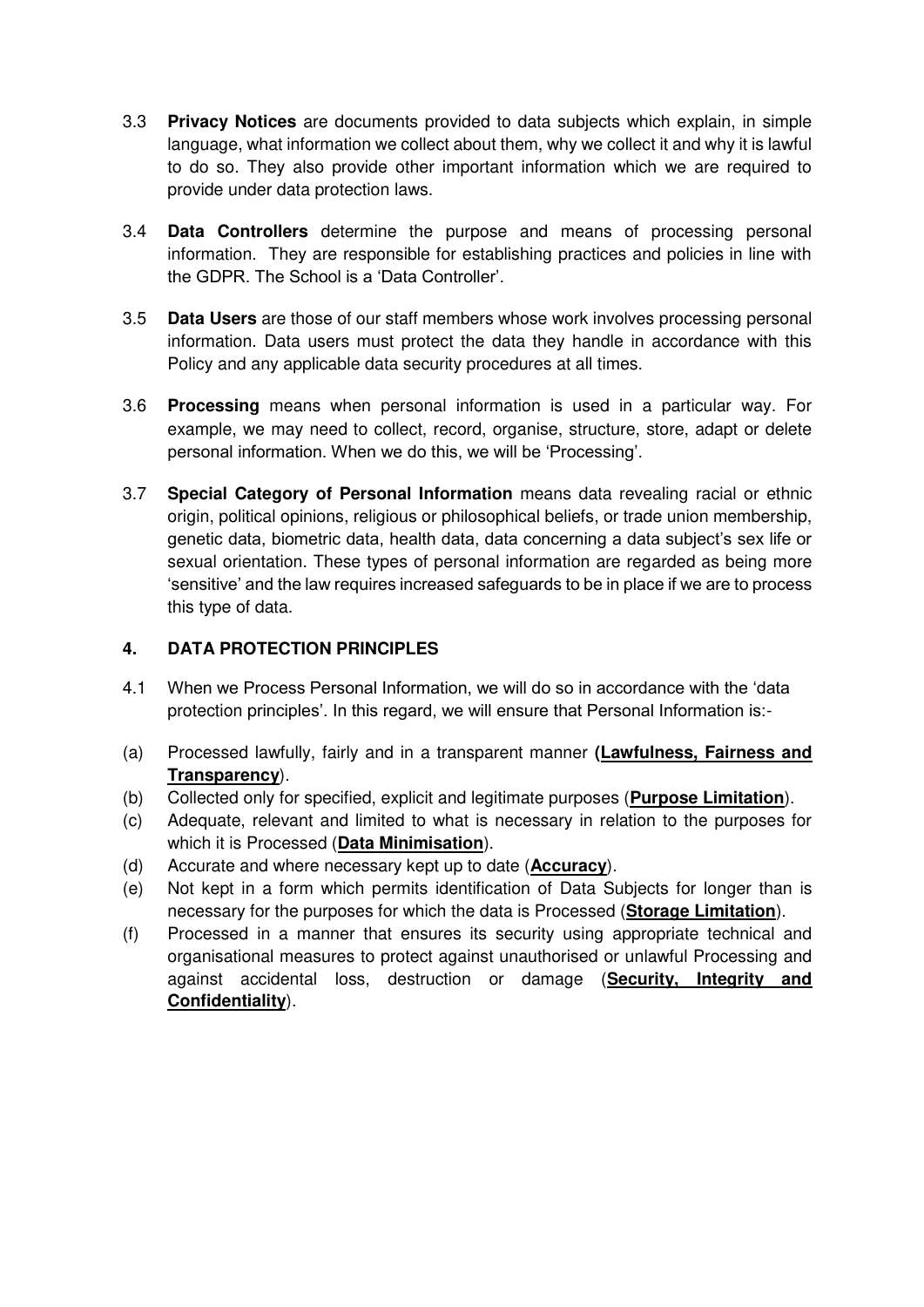4.2 We recognise that not only must we comply with the data protection principles, we must also demonstrate our compliance with these principles (**Accountability**).

# **5. DATA PROTECTION OFFICER**

- 5.1 The GDPR requires certain organisations, including schools, to appoint a 'Data Protection Officer' ("DPO"). The DPO must have expert knowledge in data protection law and practices. Our appointed DPO who fulfils these requirements is HY Education, who can be contacted by telephone on 0161 543 8884 or email at [DPO@wearehy.com](mailto:DPO@wearehy.com)
- 5.2 The DPO will carry out a number of important tasks which will include:-
- (a) monitoring compliance with data protection laws and our data protection polices, including managing internal data protection activities; raising awareness of data protection issues, training staff and conducting internal audits.
- (b) advising on, and monitoring, data protection impact assessments.
- (c) cooperating and being the first point of contact with the Information Commissioner's Office, members of staff, parents and pupils.
- 5.3 The DPO will be independent of the School to avoid any conflict of interest.
- 5.4 The DPO will report to the highest level of management in the School which is to include the Headteacher and the Governing Body.

# **6. LAWFULNESS, FAIRNESS, TRANSPARENCY**

#### **Lawful Processing**

- 6.1 Personal Information must be Processed lawfully. Under data protection laws, there are a number of grounds which make it lawful to Process Personal Information. We will only Process Personal Information if one or more of the following apply:-
- (a) the Data Subject has given his or her **consent**.
- (b) the Processing is necessary for the **performance of a contract** with the Data Subject.
- (c) the Processing is necessary to meet our **legal obligations**.
- (d) the Processing is necessary to protect the Data Subject's **vital interests**.
- (e) the processing is necessary for the performance of a task carried out in the public interest or in the exercise of official authority (often referred to as **Public Task**).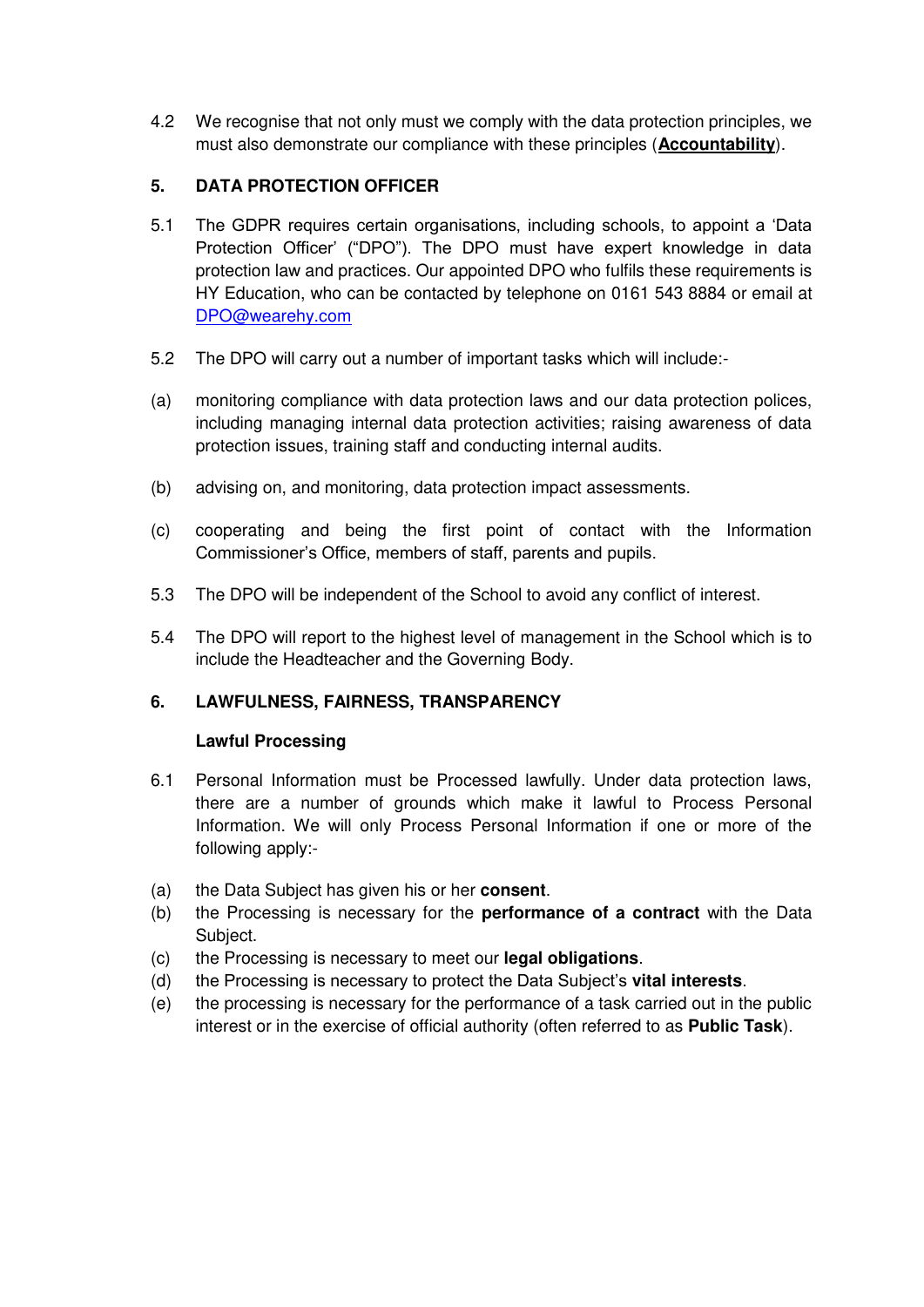6.2 We recognise that some categories of Personal Information are more sensitive and further conditions must be satisfied if we are to Process this information (Special category and criminal conviction data). Where we Process these categories of Personal Information, we will ensure that we do so in accordance with the additional conditions for Processing set out under the GDPR and the DPA.

# **Consent**

- 6.3 Where it is necessary for us to obtain your consent to process Personal Information, we will ensure that we do so in accordance with data protection laws.
- 6.4 Generally, we will only obtain consent where there is not another lawful ground (see 6.1) for Processing. Some examples as to when we will obtain your consent is if we want to place a photograph of a pupil in the newspaper, on social media or in other publications to celebrate their achievements.
- 6.5 We recognise that under data protection laws, there are stricter rules as to how consent is obtained. We will ensure that when we obtain consent, we will:-
- (a) take steps to ensure that we make it clear to Data Subjects what they are being asked to consent to.
- (b) ensure that the Data Subject, either by a statement or positive action, gives their consent. We will never assume that consent has been given simply because a Data Subject has not responded to a request for consent.
- (c) never use pre-ticked boxes as a means of obtaining consent.
- (d) ensure that a Data Subject is informed that they can withdraw their consent at any time and the means of doing so.
- (e) keep appropriate records evidencing the consents we hold.

# **Transparency**

6.6 We are required to provide information to Data Subjects which sets out how we use their Personal Information as well as other information required by law. We will provide this information by issuing Privacy Notices which will be concise, transparent, intelligible, easily accessible, and in clear, plain language.

# **7. PROCESSING FOR LIMITED PURPOSES**

 We will only collect and Process Personal Information for specified, explicit and legitimate reasons. We will not further Process Personal Information unless the reason for doing so is compatible with the purpose or purposes for which it was originally collected.

#### **8. ADEQUATE, RELEVANT AND LIMITED PROCESSING**

 We will only collect Personal Information to the extent that it is necessary for the specific purpose notified to the Data Subject.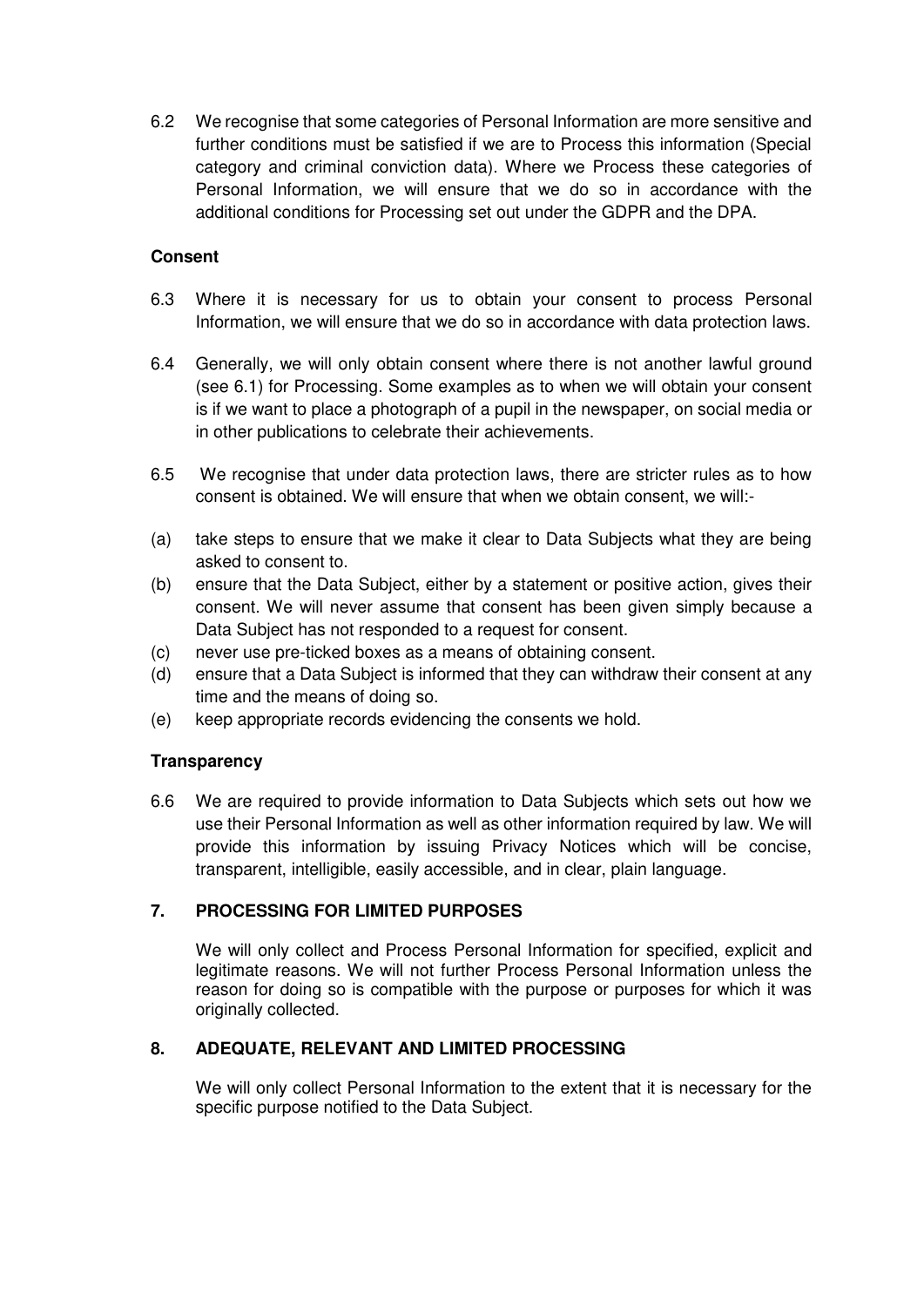# **9. ACCURATE DATA**

- 9.1 We will ensure that Personal Information we hold is accurate and kept up to date.
- 9.2 We will take all reasonable steps to ensure that Personal Information that is inaccurate is either erased or rectified without delay.
- 9.3 In supporting the School to maintain accurate records, staff, parents and other individuals whose Personal Information we may Process are responsible for:-
- (a) Checking that any information that they provide to the School is accurate and up to date; and
- (b) Informing the School of any changes to information that they have provided.

#### **10. RETENTION**

- 10.1 We will not keep Personal Information for longer than is necessary for the purpose or purposes for which they were collected. We will take all reasonable steps to destroy and erase from our systems, all data which is no longer required.
- 10.2 We will maintain a records retention schedule which will assist the School to destroy Personal Information once it is no longer necessary and in a safe and secure manner.

#### **11. INDIVIDUAL RIGHTS**

- 11.1 We will Process all Personal Information in line with a Data Subject's rights, in particular, their right to:
- (a) Request **access** to any data held about them by the School.
- (b) **Rectification** of inaccurate information.
- (c) **Erasure** of Personal Information.
- (d) **Restrict** the Processing of Personal Information.
- (e) **Object** to the Processing of Personal Information.
- (f) To receive Personal Information in a commonly used format (known as **data portability**) and have this transferred to another controller without hindrance.
- 11.2 We will maintain a clear procedure detailing how such requests will be handled.

#### **12. DATA SECURITY**

- 12.1 We will implement appropriate technical and organisational measures to guard against unauthorised or unlawful Processing, and against accidental loss, destruction or damage.
- 12.2 We will develop, implement and maintain safeguards appropriate to our size, scope, our available resources and the level of risk identified.